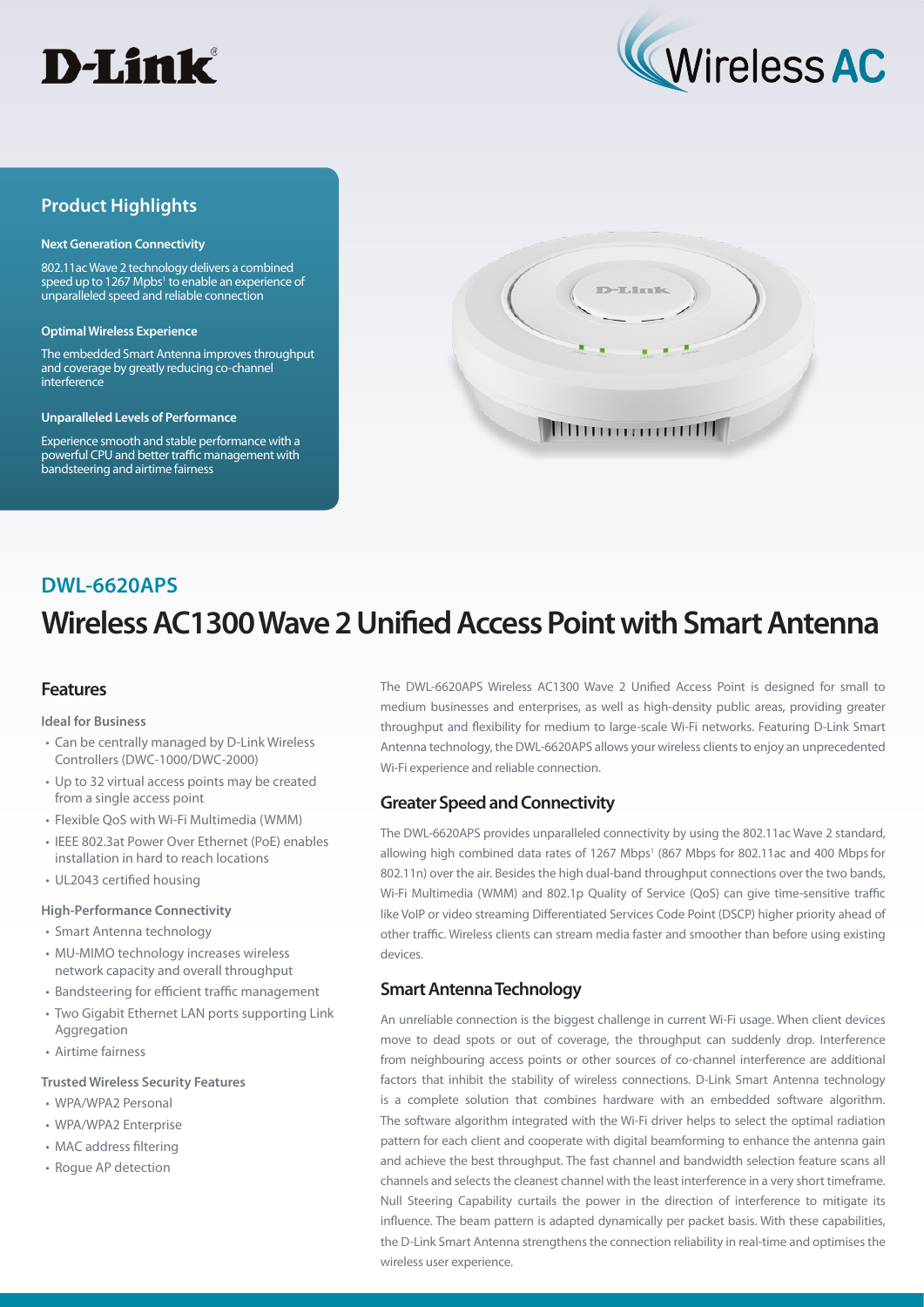

## **DWL-6620APS Wireless AC1300 Wave 2 Unified Access Point with Smart Antenna**

**D-Link Smart Antenna focuses RF power in the direction of connected clients, unlike traditional antennas that uniformly radiate power in all directions.**



**D-Link Smart Antenna selects optimal radiation patterns and decreases the power in the directions of the interference to mitigate the influence of co-channel interference.**



## **Performance Upgrade**

The DWL-6620APS features an upgraded CPU, providing increased performance compared to its predecessor. Bandsteering technology enables the DWL-6620APS to intelligently place clients on the optimal wireless band to avoid congestion and allows for smooth streaming of video, seamless browsing, and fast downloads for mobile devices. Airtime fairness ensures that equal airtime is given to each client, providing increased performance even if slower devices are connected.

The DWL-6620APS supports 802.11ac wave 2 MU-MIMO technology that enables the access point to communicate with multiple clients simultaneously, resulting in significantly improved network capacity and throughput.

## **Centrally Manage Your Wireless Network**

When deployed in conjunction with D-Link Wireless Controllers (DWC-1000/DWC-2000), up to 1,024 DWL-6620APS access points can be centrally managed. This allows for a large number of access points to be deployed and managed easily and efficiently. Once the APs are discovered by the controller, the administrator can push the configuration to them as a group, instead of doing so individually. Additionally, Radio Frequency (RF) resource management<sup>2</sup> allows wireless coverage to be managed centrally, providing the best coverage possible for wireless clients.



If the worst should happen to your network you need the very best support and fast. Downtime costs your business money. D-Link Assist maximises your uptime by solving technical problems quickly and effectively. Our highly trained technicians are on standby around the clock, ensuring that award-winning support is only a phone call away.

With a choice of three affordable service offerings covering all D-Link business products, you can select the package that suits you best:

### **D-Link Assist Gold - for comprehensive 24-hour support**

D-Link Assist Gold is perfect for mission-critical environments where maximum uptime is a high priority. It guarantees four hour around-the-clock response. Cover applies 24/7 for every day of the year including holidays.

### **D-Link Assist Silver - for prompt same-day assistance**

D-Link Assist Silver is designed for 'high availability' businesses that require rapid response within regular working hours. It provides a four hour response service Monday to Friday from 8am to 5pm, excluding holidays.

## **D-Link Assist Bronze - for guaranteed response on the next business day**

D-Link Assist Bronze is a highly cost-effective support solution for less critical environments. Response is guaranteed within eight business hours Monday to Friday from 8am to 5pm, excluding holidays.

D-Link Assist can be purchased together with any D-Link business product. So whether you're buying switching, wireless, storage, security or IP Surveillance equipment from D-Link, your peace of mind is guaranteed. D-Link Assist also offers installation and configuration services to get your new hardware working quickly and correctly.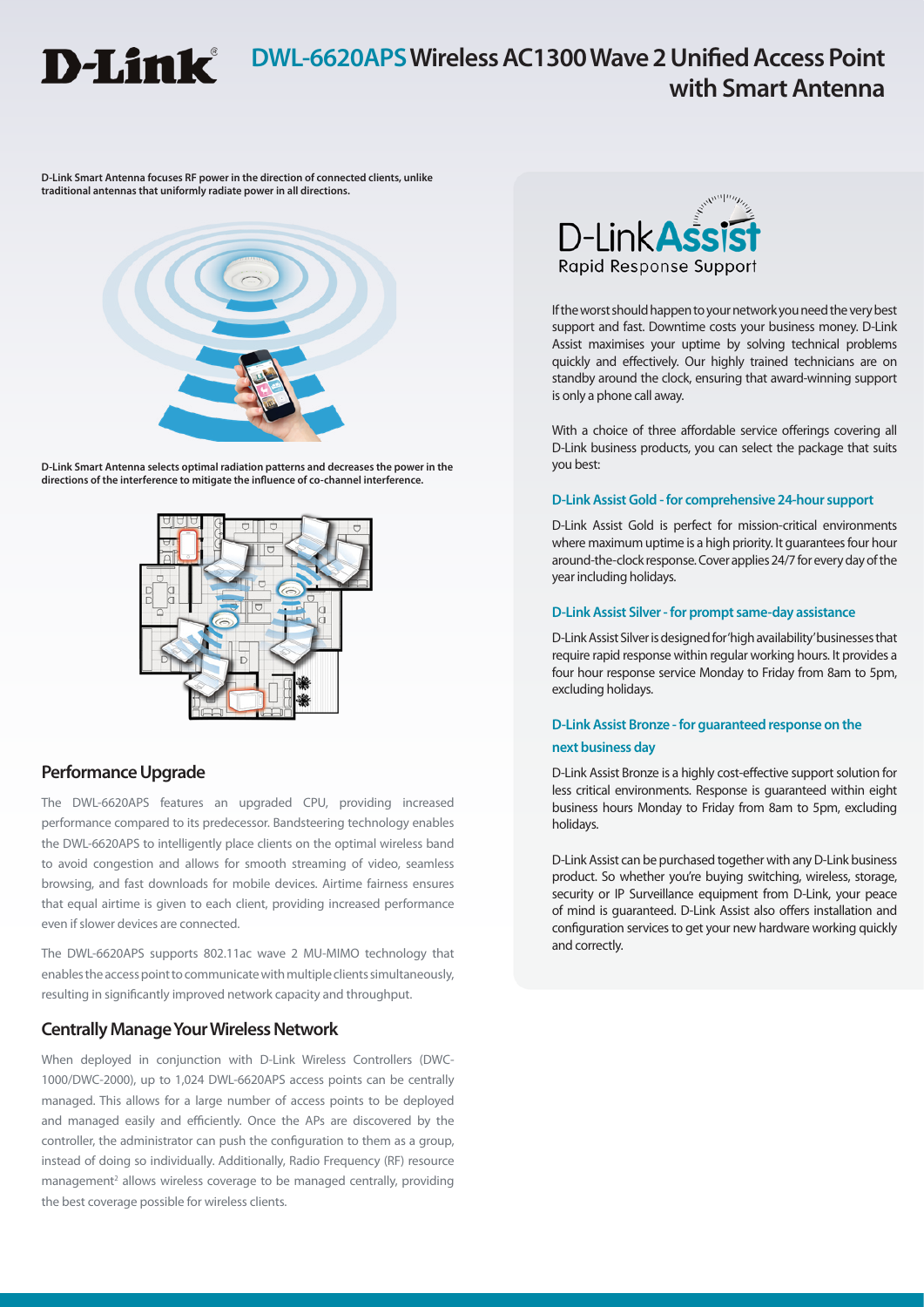

# **D-Link**<sup>®</sup> DWL-6620APS Wireless AC1300 Wave 2 Unified Access Point **with Smart Antenna**

## **Technical Specifications**

| General                         |                                                                                                                                                                                         |                                                                             |
|---------------------------------|-----------------------------------------------------------------------------------------------------------------------------------------------------------------------------------------|-----------------------------------------------------------------------------|
| Interfaces                      | · 802.11b/g/n 2.4 GHz<br>• 802.11a/n/ac Wave 2 5 GHz<br>· Two 10/100/1000BASE-T LAN PoE ports<br>· One RJ45 console port                                                                | • Power switch<br>• Reset button<br>• Power connector                       |
| Antenna                         | • 2x2 Internal Smart Antennas                                                                                                                                                           |                                                                             |
| Data Rate <sup>1</sup>          | • 2.4 GHz - Up to 400 Mbps                                                                                                                                                              | • 5 GHz - Up to 867 Mbps                                                    |
| Functionality                   |                                                                                                                                                                                         |                                                                             |
| <b>Operating Frequency</b>      | • 2400 to 2483.5 MHz                                                                                                                                                                    | • 5150 to 5850 MHz                                                          |
| <b>Operating Channels</b>       | • 1 to 13 channels for 2.4 GHz band (per country code)                                                                                                                                  | • 36 to 165 channels for 5 GHz band (per country code)                      |
| System Management               | • Web-based user interface (HTTP/HTTPs)<br>• Command-Line Interface (CLI)                                                                                                               | • Telnet/SSH                                                                |
| <b>Security</b>                 |                                                                                                                                                                                         |                                                                             |
| <b>SSID Security</b>            | • Up to 32 SSIDs, 16 per radio<br>• 802.1Q VLAN                                                                                                                                         | • Station Isolation                                                         |
| <b>Wireless Security</b>        | • WPA/WPA2 Personal/Enterprise                                                                                                                                                          | • AES and TKIP                                                              |
| Detection & Prevention          | • Rogue and valid AP classification                                                                                                                                                     |                                                                             |
| Authentication                  | • MAC address filtering                                                                                                                                                                 |                                                                             |
| Physical                        |                                                                                                                                                                                         |                                                                             |
| <b>Dimensions</b>               | • 220 x 55.45 mm (8.66 x 2.18 in.)                                                                                                                                                      |                                                                             |
| Weight                          | • 0.614 kg (1.35 lbs) without bracket                                                                                                                                                   | • 0.663 kg (1.46 lbs) with bracket                                          |
| Power Supply                    | · External Power Adapter: 12 VDC 2A (not included)                                                                                                                                      | • Powered by 802.3at PoE power                                              |
| Power over Ethernet             | • 10/100/1000 Mbps 802.3at PoE input on LAN 1 Port                                                                                                                                      |                                                                             |
| Max Power Consumption           | $\cdot$ 16.32 W                                                                                                                                                                         |                                                                             |
| Enclosure                       | · Bottom cover - plastic<br>• Top cover - plastic                                                                                                                                       | • UL2043 certified housing                                                  |
| Temperature                     | • Operating: 0 to 40 °C (32 to 104 °F)                                                                                                                                                  | • Storage: -20 to 65 °C (-4 to 149 °F)                                      |
| Humidity                        | • Operating: 10% to 90% non-condensing                                                                                                                                                  | • Storage: 5% to 95% non-condensing                                         |
| Meantime Between Failure (MTBF) | • 925,606 hours                                                                                                                                                                         |                                                                             |
| Certifications                  | $\cdot$ CE<br>· EN55032, EN55024, EN61000-3-2, EN61000-3-3, EN60601-<br>1-2 (Medical electrical equipment), EN301489-1,<br>EN301489-17, EN300328, EN301893<br>$\cdot$ FCC<br>$\cdot$ IC | • cUL+UL<br>$\cdot$ LVD<br>$\cdot$ RCM<br>$\cdot$ NCC<br>• BSMI<br>• UL2043 |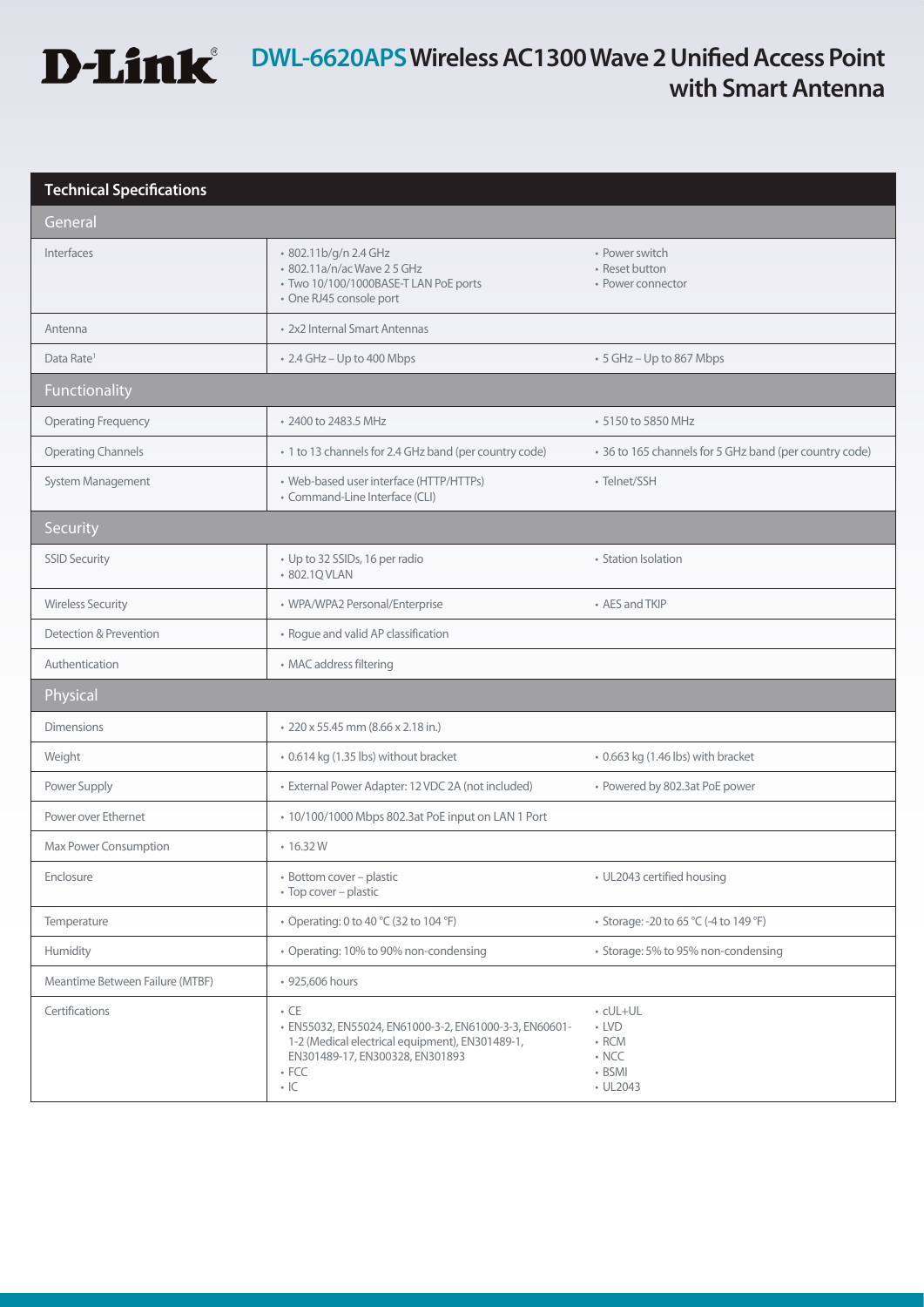## **DWL-6620APS Wireless AC1300 Wave 2 Unified Access Point D-Link with Smart Antenna**